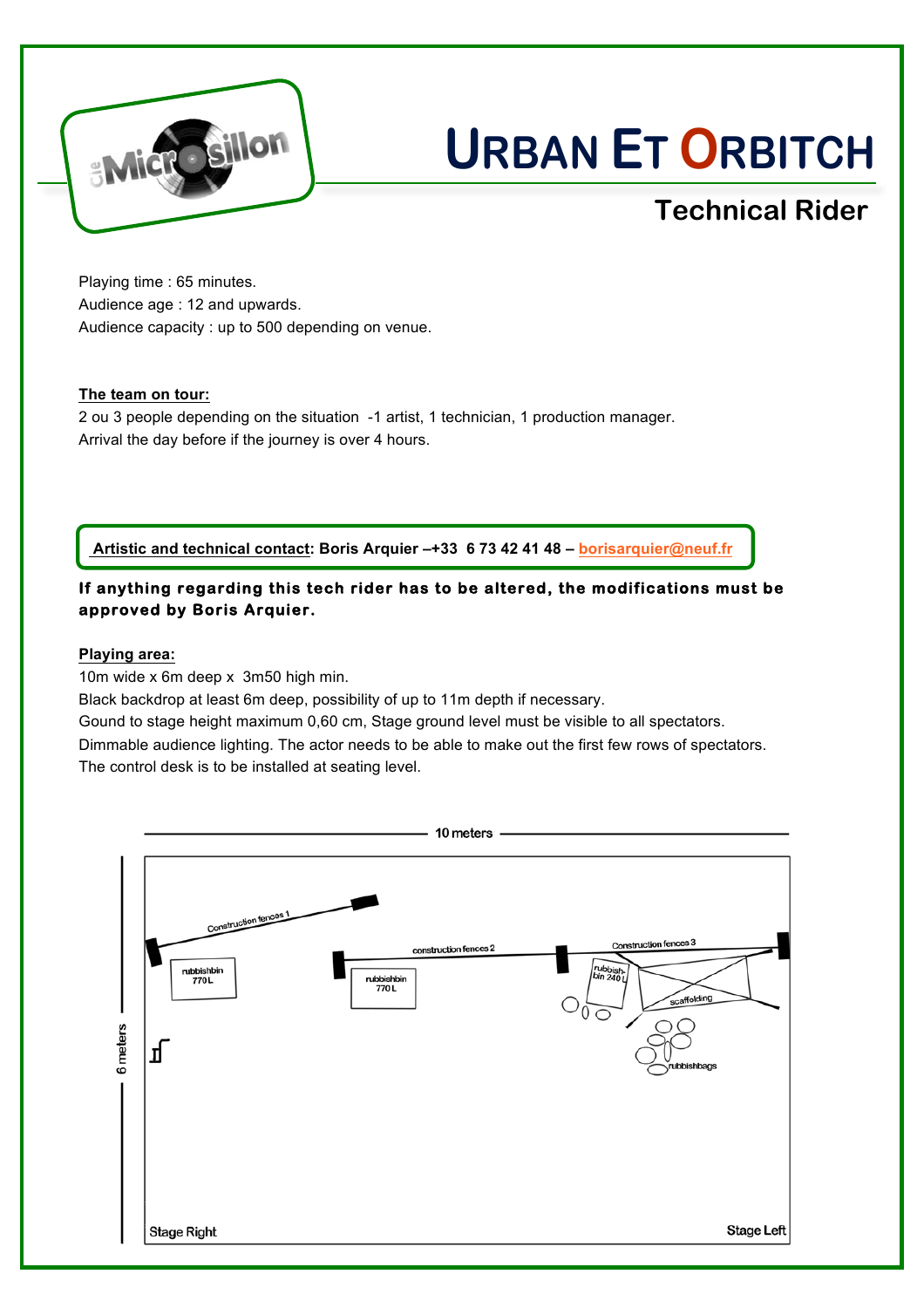**Technical staff:**- Provide sound and lighting technical assistance.

**Get-in** : 3 Hour: **Strike :** 1 Hour **Turnaround :** 20 mn

#### **Lighting :**

- 9 x PC 1000w +gel frames
- 1 x Profiles 1000w 25°/50° if stage distance is  $\leq$ 7m and if it's  $>$ 8 m 15°/30°
- 14 x Par64 1000w cp62 +gel frames
- 2 x floor stands for projector
- 1x LX Board 12/24 circuits with submastertype Frog ou MA Lighting
- 15 dimmable circuits (1 to be used for working lights)

#### **Sound:**

- 1xsystem suited to the auditorium type 2,1 (1 Subwoofer at least is essential) and 2 satellites medium high.
- e.g. : 2 PS 15 NEXO et 1 bass box of around 1KW, or material of equivalent quality and power
- 1 DESK YAMAHA O1 V, or equivalent.
- 2x Onstage foldbacks type sidefill on stands.

Material provided by the company :

• micro HF Seinheizer HK50

#### **Material to be provided :**

- 1 x 240 L rubbish bin
- 2 x 770 L rubbish bins
- If the venue does not have a lighting tower provide a scaffolding tower e.g. painters mobile scaffolding structure .
- Dimensions : +/- 1,80 L x 0,70 W x 3,50 H. The actor will climb on it up to a height of 3 metres.
- 3 construction fences e.g. *Héras*,mobile panels 2m H x 3,50m L, avec 5 floorweights et 2 clamps.
- If the team is not coming by car provide 10 large (100Litre) rubbish bags full of recyclable refuse.Only dry refuse accepted, absolutely no food.
- •

#### **Dressin rooms :**

- A dressing room suitable for a good physical warm up., with mirror, toilet, shower, and sink.
- Light refreshments : (water, fresh fruit,nuts, biscuits, hot drinks…).